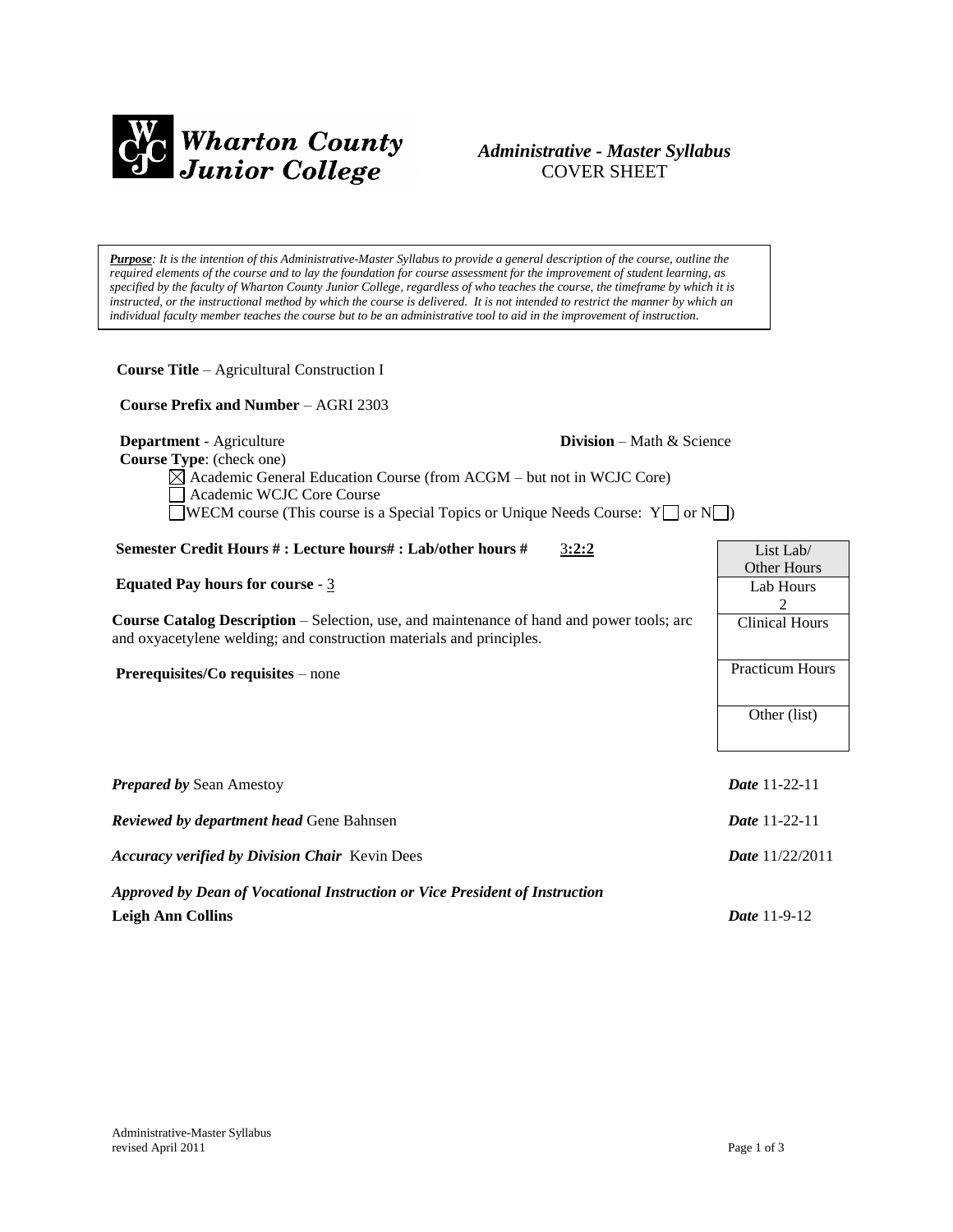

**I. Topical Outline** – Each offering of this course must include the following topics (be sure to include information regarding lab, practicum, clinical or other non-lecture instruction):

| <b>Topical Outline</b>                                | Dedicated Instructional Time |
|-------------------------------------------------------|------------------------------|
| Taking linear measurements; using squares, levels,    |                              |
| and lines.                                            | Two weeks                    |
| Woodworking safety, woodworking hand tools, and       |                              |
| woodworking fasteners.                                | Two weeks                    |
| Selection and usage of abrasives, stains, finishes,   |                              |
| and wood and metal paint applications.                | Two weeks                    |
| Selection and use of portable drills, sanders, saws,  |                              |
| and routers.                                          | Two weeks                    |
| Welding, safety, and principles of gas, arc. MIG, and |                              |
| TIG welding.                                          | Two weeks                    |
| Principles of concrete and masonry construction,      |                              |
| aggregate and block estimation.                       | Two weeks                    |
| Selecting plywood and treated lumber.                 | Two weeks                    |
| Farm buildings and related structures.                | One week                     |

## Laboratory:

Lecture:

- 1. Measurement/squaring.
- 2. Use of screws, nails, nuts, bolts, and glue.
- 3. Wood and metal sanding, preparation and painting techniques.
- 4. Using portable hand tools.
- 5. Welding equipment and safety.
- 6. Arc, gas, MIG, and TIG welding.
- 7. Concrete and masonry construction
- 8. Selecting plywood and treated lumber.

# **II. Course Learning Outcomes**

| <b>Course Learning Outcome</b>                                                    | <b>Method of Assessment</b>                                                 |
|-----------------------------------------------------------------------------------|-----------------------------------------------------------------------------|
| 1.<br>Identify layout tools used for linear measuring.<br>leveling, and squaring. | Identify layout tools used for linear measuring.<br>leveling, and squaring. |
| 2.                                                                                | 2.                                                                          |
| Describe principles involved in linear                                            | Describe principles involved in linear                                      |
| measurements, squaring, leveling, etc.                                            | measurements, squaring, leveling, etc.                                      |
| 3.                                                                                | 3.                                                                          |
| Identify woodworking fasteners and hand tools.                                    | Identify woodworking fasteners and hand tools.                              |
| 4.                                                                                | 4.                                                                          |
| Understand and implement the methods for using                                    | Understand and implement the methods for using                              |
| hand tools and fasteners.                                                         | hand tools and fasteners.                                                   |
| 5.                                                                                | 5.                                                                          |
| Demonstrate knowledge regarding various methods                                   | Demonstrate knowledge regarding various methods                             |
| of using abrasives, finishes and paints.                                          | of using abrasives, finishes and paints.                                    |
| 6.                                                                                | 6.                                                                          |
| Understand selection and demonstrate usage of                                     | Understand selection and demonstrate usage of                               |
| portable drills, saws, sanders, and routers.                                      | portable drills, saws, sanders, and routers.                                |
| 7.                                                                                | $7_{\scriptscriptstyle{\ddots}}$                                            |
| Understand the differences and demonstrate                                        | Understand the differences and demonstrate                                  |
| knowledge regarding the different types of welding                                | knowledge regarding the different types of welding                          |
| such as Gas, Arc, MIG, and TIG.                                                   | such as Gas, Arc, MIG, and TIG.                                             |